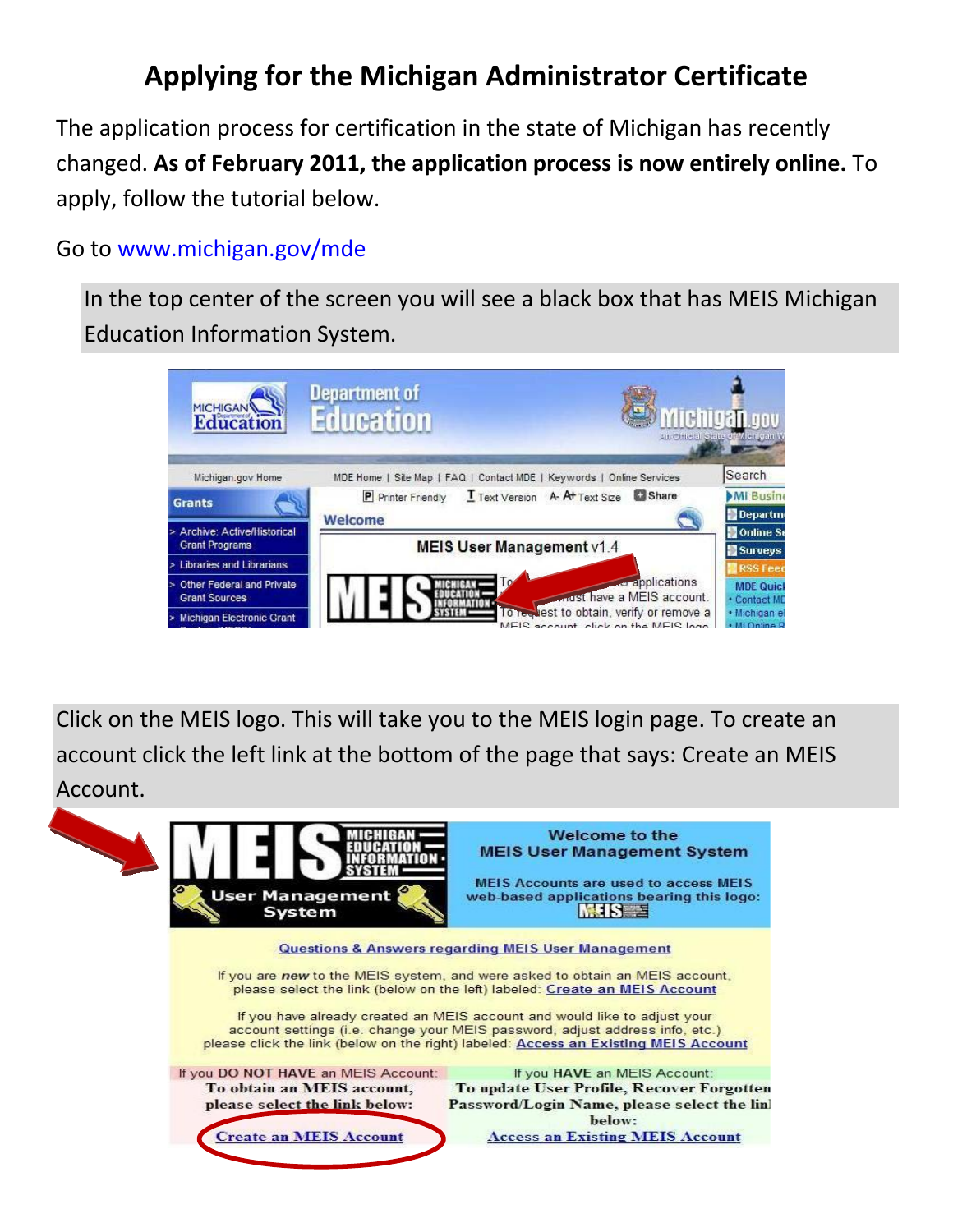Once you have an MEIS account. You need to go back to the www.michigan.gov/mde website.

Now, under the MEIS box you will see a drop down menu that asks: Jump to a category…Click on the drop down arrow and select Michigan Online Educator Certification System (MOECS). Then click Go next to the drop down box.



That link will jump you to the bottom of the website screen. You will need to click on the Michigan Online Educator Certification System link there. (See highlighted link below).

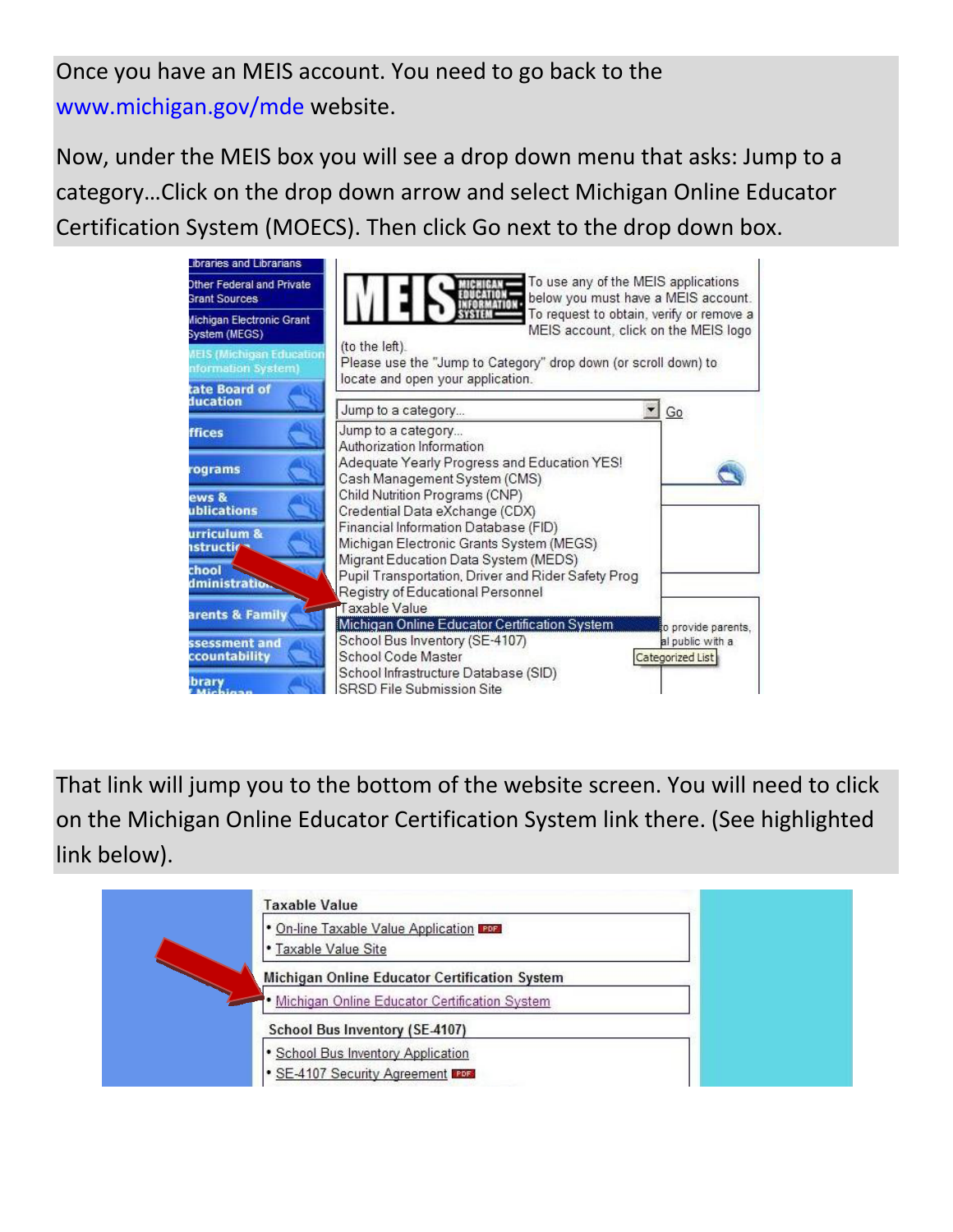Now a new window will open and you will be taken to the MOECS Introduction site. There is all sorts of helpful information here for you. But to apply for the certificate, you need to click on the Blue box at the top center of the page that reads: Click Here to go to the MOECS Login Page.



Another window will pop up with the page below. To login, enter your new MEIS account Login Name and Password in the right top fields of the screen.

| Education         | <b>Michigan Department of Education</b>                                                                                                                                                                                                                                                                                                                                                                                                                                                                                                                                                                                                                                                                                                                                                                                                                                                                                                                                                                                                                                     |                                                                                                                  |
|-------------------|-----------------------------------------------------------------------------------------------------------------------------------------------------------------------------------------------------------------------------------------------------------------------------------------------------------------------------------------------------------------------------------------------------------------------------------------------------------------------------------------------------------------------------------------------------------------------------------------------------------------------------------------------------------------------------------------------------------------------------------------------------------------------------------------------------------------------------------------------------------------------------------------------------------------------------------------------------------------------------------------------------------------------------------------------------------------------------|------------------------------------------------------------------------------------------------------------------|
| Michigan.gov Home | MOECS Home & Training   MOECS Support   MDE Home                                                                                                                                                                                                                                                                                                                                                                                                                                                                                                                                                                                                                                                                                                                                                                                                                                                                                                                                                                                                                            |                                                                                                                  |
|                   | Michigan Online Educator Certification System (MOECS)<br>MOECS is the new Michigan Online Educator Certification System. This is a fully secured.<br>role/function based web application developed and managed by the State of Michigan.<br>To access the Michigan Online Educator Certification System (MOECS), users must have a<br>valid Michigan Education Information System (MEIS) login name and password. If you do<br>not have a MEIS login name and password, you need to first create a Michigan Education<br>Information System (MEIS) account by visiting https://cepi.state.mi.us/meispublic/.<br>MOECS can only be assessed by the following group of authorized users:<br>1. Educators of Educator applicants<br>(Please review the Educator/Applicant Tutorial videos before you start using the<br>system.)<br>a. Individuals who currently hold a valid or expired Michigan<br>L. Teaching Certificate<br>II. Occupational Certificate,<br>III. School Administrator Certificate.<br>IV. School Psychologist Certificate.<br>V. School Counselor License | <b>MOECS Login</b><br>Login Name<br>Password<br>Log In<br>forgot my Login Name / Password<br>Create MEIS account |